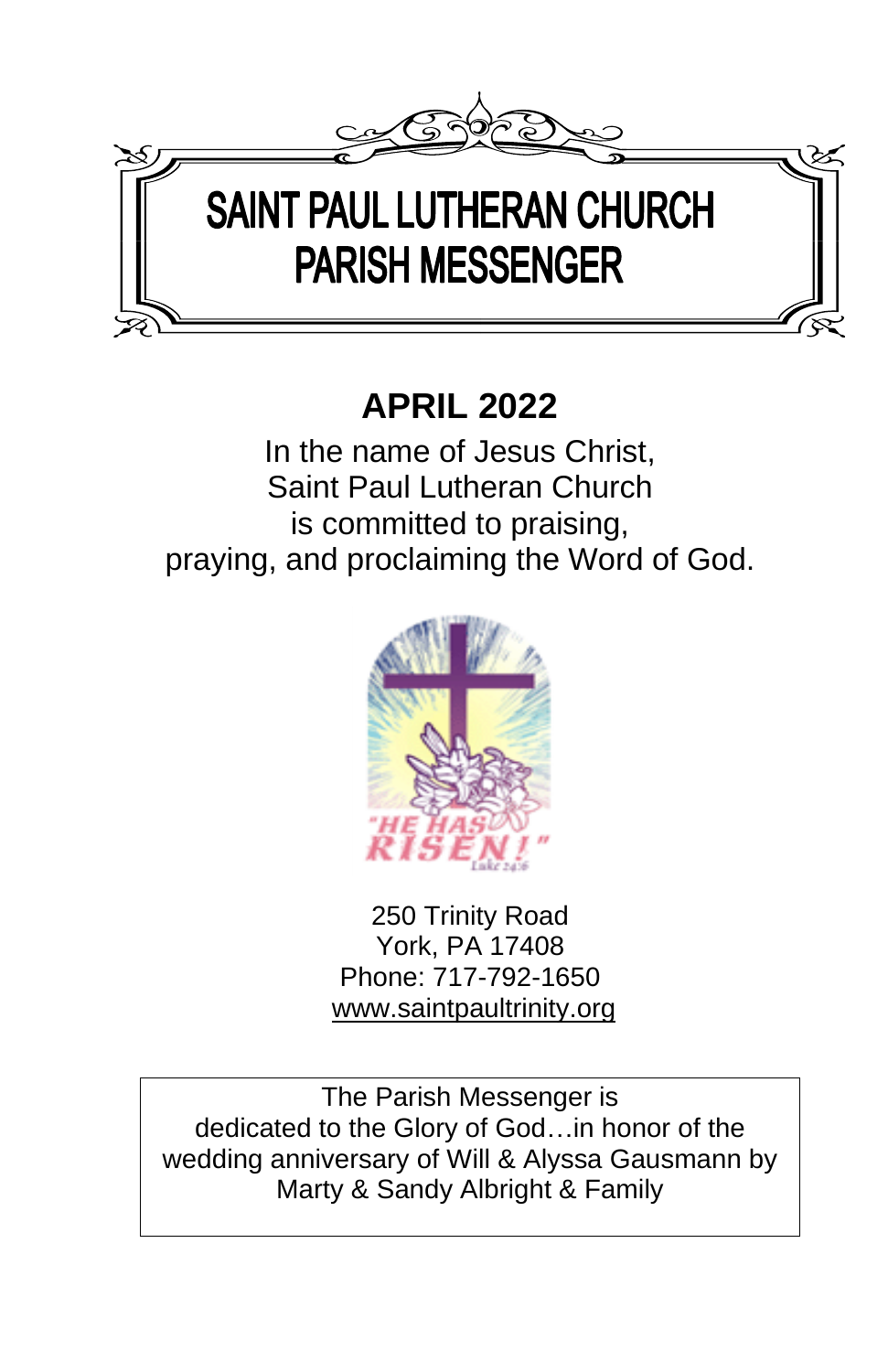|                                        | <b>Rev. Sara Gausmann</b> e-mail: pastorsally@saintpaultrinity.org |
|----------------------------------------|--------------------------------------------------------------------|
|                                        | Cell phone - 717-487-1790                                          |
|                                        | Rev. Paul Gausmann E-mail: pastorpaul@saintpaultrinity.org         |
|                                        | Cell phone - 717-495-6582                                          |
| Church Office: Phone: 717-792-1650     |                                                                    |
|                                        |                                                                    |
|                                        | Website: www.saintpaultrinity.org                                  |
|                                        |                                                                    |
|                                        | Office is open 8:00 am-2:30 pm, Mon-Thurs                          |
|                                        | & 8:00-12 noon on Friday                                           |
| Administrative Assistant - Jean Strine |                                                                    |
|                                        | parishadmin@saintpaultrinity.org                                   |
| Financial Secretary - Carol Frey       |                                                                    |
|                                        | financialsecretary@saintpaultrinity.org                            |
| <b>Music Director -</b>                | Carol Moscony -                                                    |
|                                        | musicdirector@saintpaultrinity.org                                 |
| Mini-Sexton -                          | Jack Hall-minisexton@saintpaultrinity.org                          |
| <b>CYC Director -</b>                  | Malinda Grube -                                                    |
|                                        | cycdirector@saintpaultrinity.org                                   |

### **COUNCIL MEMBERS**

| President  | Al Dickensheets        | (24) |
|------------|------------------------|------|
| Vice Pres. | David Grube            | (23) |
| Secretary  | Monica Hostetler       | (22) |
| Asst. Sec. | Donna Rinehart         | (23) |
| Treasurer  | <b>Rodney Smyser</b>   | (22) |
|            | Donna Huckenberry      | (22) |
|            | <b>Brenda McCleary</b> | (22) |
|            | <b>Mike Barndt</b>     | (23) |
|            | Roxanne Donnan         | (23) |
|            | Erica Jones            | (24) |
|            | <b>Art Smith</b>       | (24) |
|            | Lawrence Smyser        | (24) |
|            |                        |      |

Assist. Treasurers: Carl Smyser, Lawrence Smyser Cemetery Caretaker: Terry Emig Cemetery Board: Keith Bergey, Mike Eisenhart, Ira Keech, Dave Crowell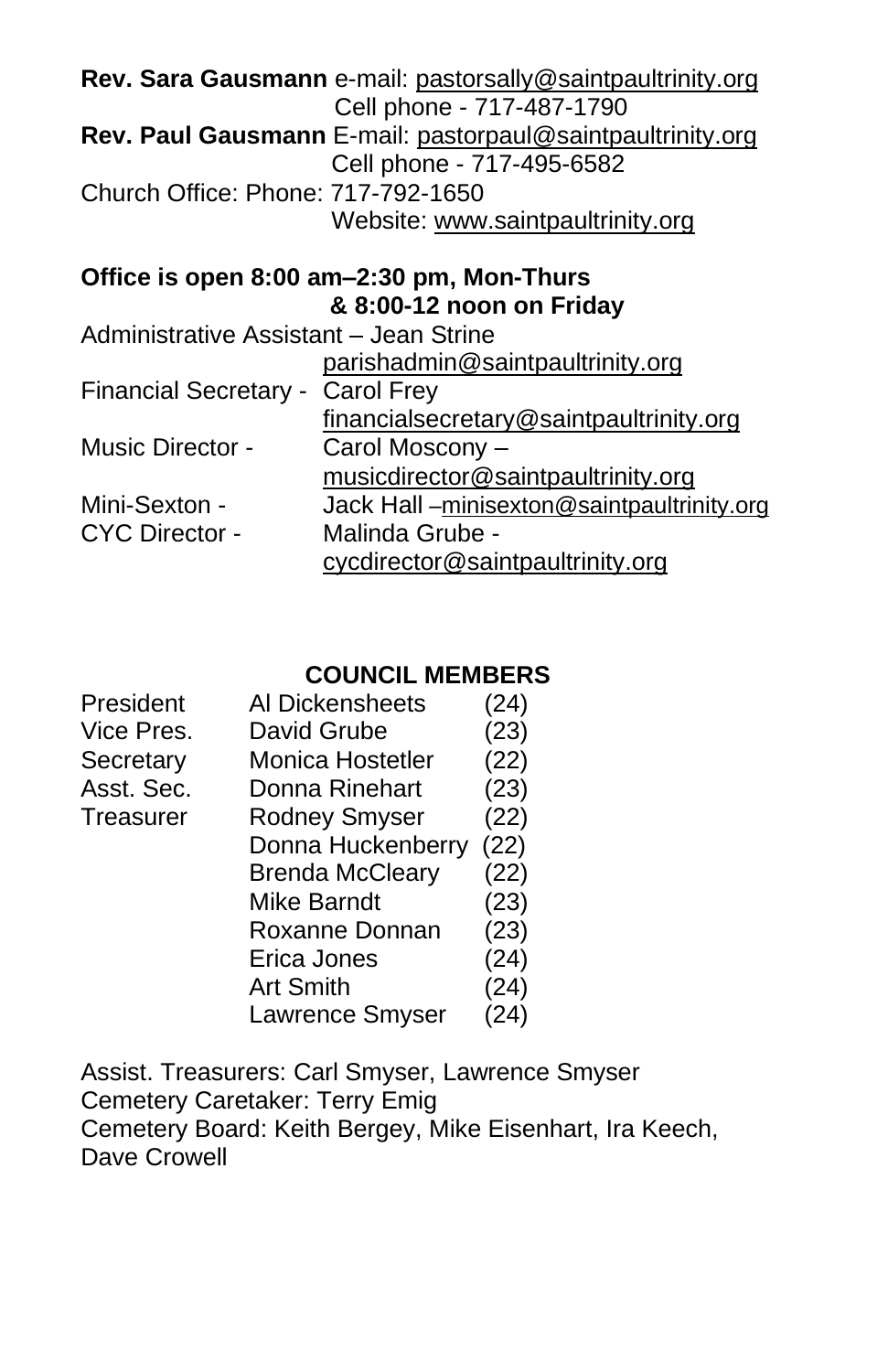### **PASTOR'S LETTER**

### **"O Lord, open my lips, and my mouth will declare your praise." Psalm 51:15**

This month we move from our more muted songs of praise to our boisterous Alleluias. We have been focusing on the more somber reality of Christ's sacrifice on the cross, but as resurrection people we always have that glorious Easter Day as a backdrop. We certainly don't want to rush by the more contemplative aspects of our lives of faith, but we all need the hope that Jesus' victory over sin and death brings to our lives.

This hope is not only a blessing for us as God's people, but it is a word that the whole world needs to hear. We have moved from the challenges of Covid to the news of war. It would be easy to become worn out from the onslaught of difficult circumstances, but Christ shows us that pain and death are not the end of the story. With Christ there is new life now and life eternal.

Certainly, as people with such Good News we want to share that hope with the world. Please use this Easter season as an opportunity to invite someone to church. There's not only a complete schedule of Holy Week and Easter worship services, but in May we will have both indoor and outdoor worship services. Many people find outdoor worship less intimidating as an entry point for worshipping if they have not been to church before or in a long time.

Please also consider all of the extra things we have coming up that involve serving our neighbors. These too are entry points for people who aren't familiar with church.

To God be the glory, great things He has done! He gives us the victory through Jesus his Son! Praise the Lord!

Pastor Sally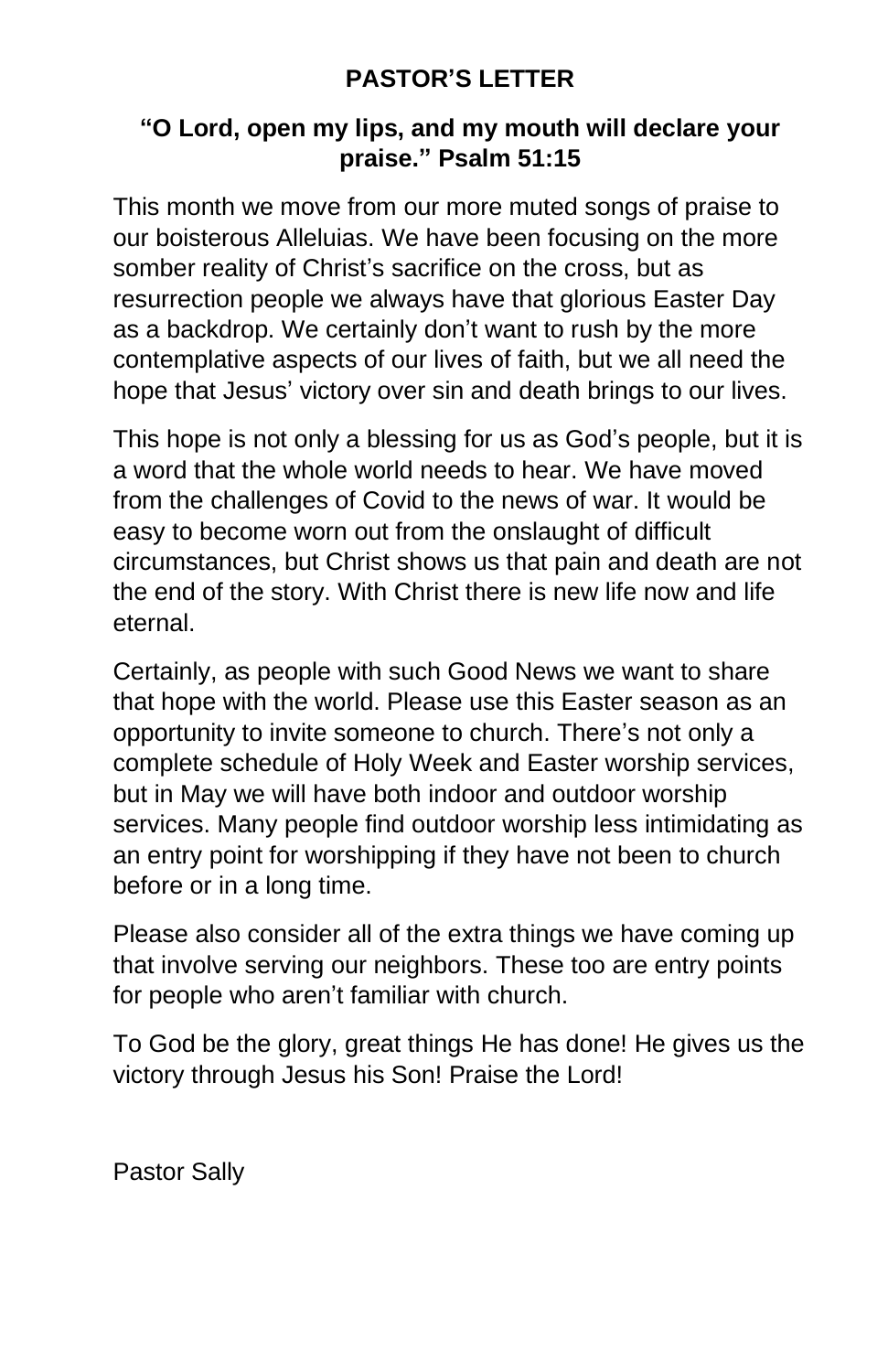### **SPECIAL APPEAL FOR APRIL: Lutheran Disaster Assistance**

Recently we voted to affiliate with the North American Lutheran Church. (NALC) One of the opportunities we have through this association is to support their work in areas such as Disaster Relief. The NALC has a Disaster Response Fund which provides resources to:

- respond rapidly when domestic natural disasters occur
- **E** alleviate human suffering
- provide transitional assistance
- enable those affected to begin the rebuilding process

The NALC's Disaster Response Coordinator administers the use of the fund, working cooperatively with and through local NALC congregations and members, as well as other compatible disaster relief organizations such as LCMS Disaster Response. They also have opportunities throughout the year to put together **Disaster Care Kits which include** flood buckets, health kits, school kits, blankets, quilts, Bibles and gifts cards (Home Depot, Lowe's, Walmart). NALC Disaster Kits can include items decorated with a U.S. flag, patriotic or military symbols or references to the armed forces, religious symbols, messages, or your group's name. We will let you know the next time they have a local collection for these items. In the meantime, please give your monetary donations through Saint Paul and mark it "NALC Disaster", or use the envelope provided in your packet.



# **BIBLE STUDY**

**Our Bible Study on the Psalms** 

**concludes on April 5,** at either 10 am, in person at the church, or at 7 pm by

Zoom. In May, we will be using a video series on the life of Jesus. Join us to be enriched in your walk of faith.

# **FRIENDS IN CHRIST**

Join us for a fun visit to Hershey Gardens on Thursday, April 28! We will depart from the church at 9 am and return at approximately 3 pm. The cost will be \$9 plus lunch. Please sign up by April 17 on the sheet in the library area.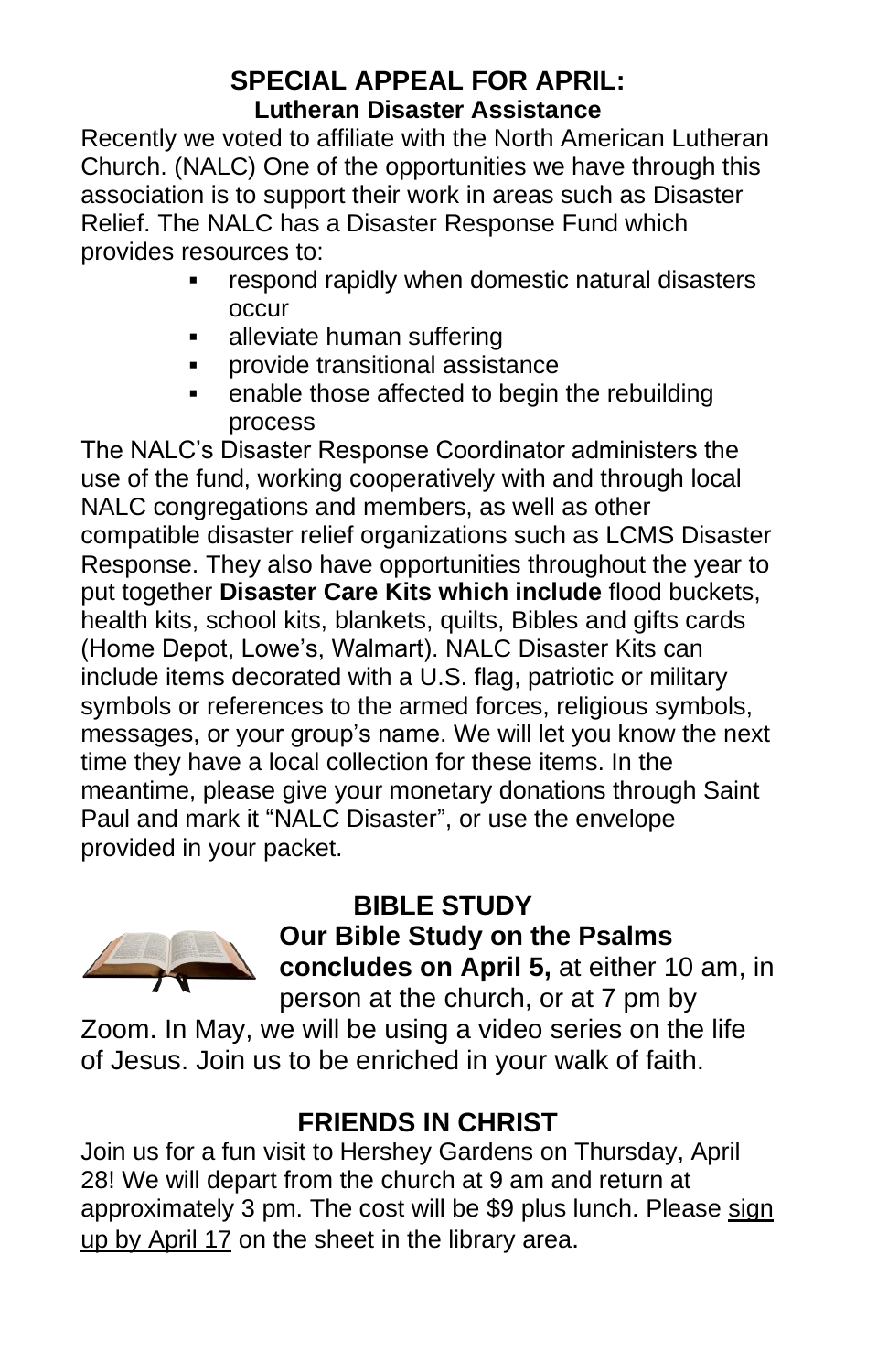

### **HAPPY BIRTHDAY 70 +**

| April | 3               | Geraldine Bahn                                  |
|-------|-----------------|-------------------------------------------------|
|       |                 | PO Box 217 York New Salem, PA 17371             |
| April | 10              | Marguerite Rupp                                 |
|       |                 | 750 Kelly Dr., Rm #244, York, PA 17404          |
| April | 10              | Leonard Lubinsky 35 Independence Dr.,           |
|       |                 | New Freedom, PA 17349                           |
| April | 13              | Gerald Brown                                    |
|       |                 | Manor Care, 2400 Kingston Court, York, PA 17402 |
| April | 13              | <b>Charles Riley</b>                            |
|       |                 | 907 Hanover Rd. York, PA 17408                  |
| April | 15 <sub>1</sub> | John Kunkle                                     |
|       |                 | 107 Pauline Dr., York, PA 17408                 |
| April | 19              | Lester Werner                                   |
|       |                 | 1426 Krafts Mill Rd., Spring Grove, PA 17362    |
| April | 20              | Bertha Spahr                                    |
|       |                 | 1385 Grandview Rd. Spring Grove, PA 17362       |
| April | 30              | Pat Maul                                        |
|       |                 | 4190 Wolf's Church Rd. York, PA 17408           |
| April | 30              | <b>Frank Minnich</b>                            |
|       |                 | 3217 Honey Run Dr., York, PA 17408              |

## **TREASURER'S REPORT**

### **Recap of Treasurer's Report as of February 28, 2022**

|                      |                |          | <b>Bldg</b> |           | Capital  |
|----------------------|----------------|----------|-------------|-----------|----------|
|                      | <b>Current</b> | Bene.    | Maint.      | Total     | Fund     |
| <b>2022 YTD</b>      |                |          |             |           |          |
| <b>Receipts</b>      | \$78,109       | \$6,010  | \$10,600    | \$94,719  | \$61,782 |
|                      |                |          |             |           |          |
| <b>Disbursements</b> | \$73,190       |          | \$3,273     | \$76,463  |          |
| 2022 Change in       |                |          |             |           |          |
| <b>Fund Balance</b>  |                |          |             |           |          |
|                      | \$4,919        | \$6,010  | \$7,327     | \$18,256  |          |
|                      |                |          |             |           |          |
| <b>Prior Year's</b>  |                |          |             |           |          |
| <b>Balance</b>       | \$45,407       | \$29,940 | \$(2,209)   | \$73,138  |          |
| <b>Accumulated</b>   |                |          |             |           |          |
| <b>Fund Balance</b>  | \$50,326       | \$35,950 | \$5,118     | \$91,394  |          |
| <b>Fund Balance</b>  |                |          |             |           |          |
| <b>Last Month</b>    | \$56,652       | \$34,199 | \$2,840     | \$93,691  |          |
| This Month's         |                |          |             |           |          |
| Change               | \$(6,326)      | \$1,751  | \$2,278     | \$(2,297) |          |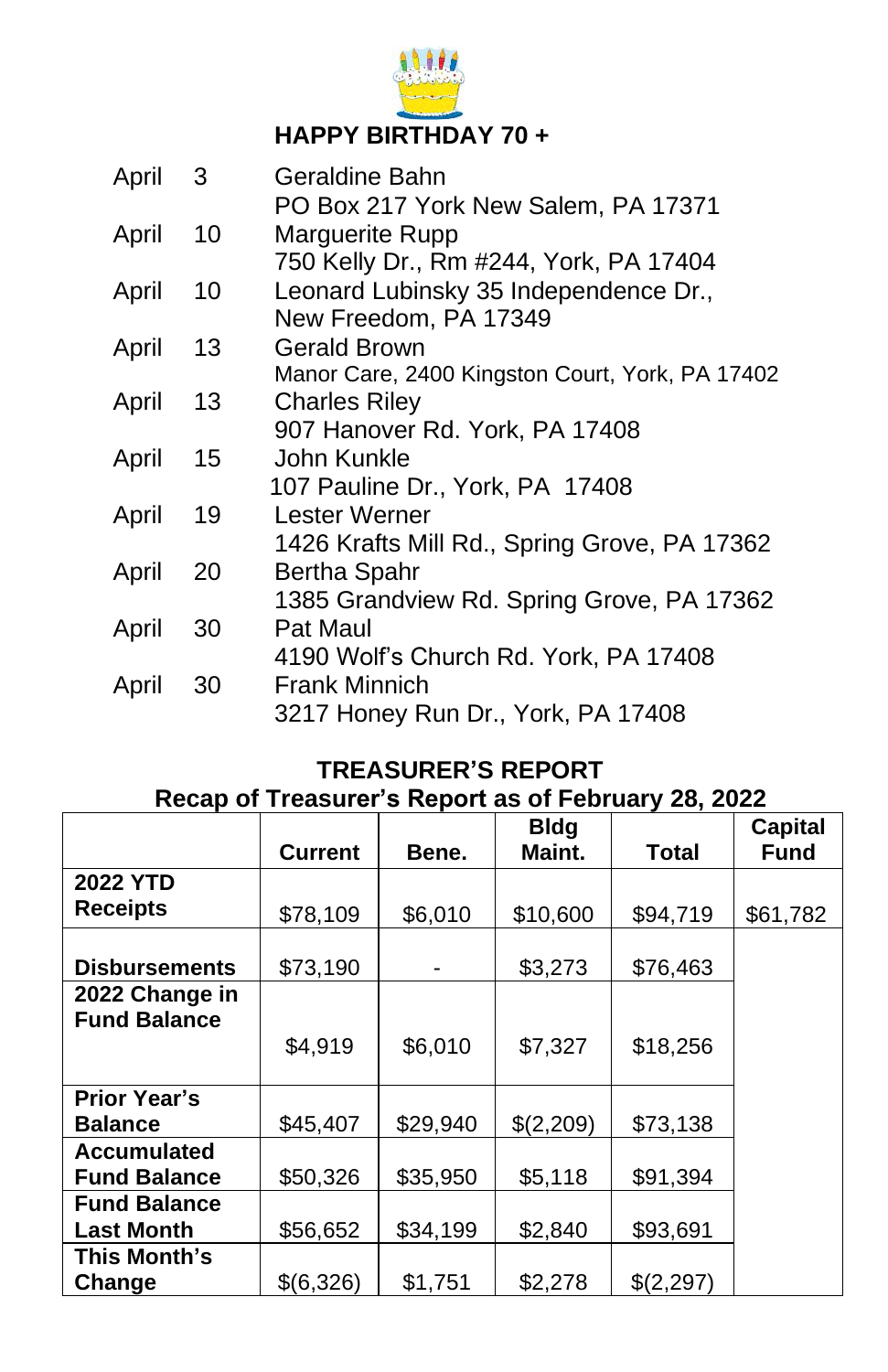The Church Council meeting was held in the Parlor at 11 am on February 12, 2022.

Council Members in attendance: Al Dickensheets, Rodney Smyser, Monica Hostetler, Brenda McCleary, Donna

Huckenberry, David Grube, Erica Jones, Roxanne Donnan, Donna Rinehart, Pastor Paul and Pastor Sally

Excused: Art Smith, Lawrence Smyser, Mike Barndt **OPENING DEVOTIONS:** Were led by Pastor Sally during the Council Retreat

> • Council Retreat lessons led by Pastor Paul and Pastor Sally on "Leading like Nehemiah"

**ADOPTION OF THE AGENDA:** Motion to adopt the agenda was made by Rodney Smyser and 2<sup>nd</sup> by David Grube.

**MINUTES OF LAST COUNCIL MEETING:** Motion to accept the minutes as written was made by Rodney Smyser and 2<sup>nd</sup> by Donna Huckenberry.

**PASTORS' REPORT:** Pastor Paul highlighted the following key points of hope in his report.

Growth in our caring ministries; Tunnels to Towers Event; Feed the Hungry Event; Lenten Series on the Psalms;

NALC resources; Renovations of the Nave

# **COMMITTEE REPORTS:**

**MINISTRY OF RESOURCES** – Prayer offered by Al Dickensheets

FINANCE – No minutes, next meeting scheduled for April 11<sup>th</sup> at 7pm. The monthly Income & Expense Report was reviewed. Rodney Smyser motioned to accept the finance report. Motion was 2<sup>nd</sup> by Dave Grube. All council members voted in favor of accepting the finance report as written.

MUTUAL MINISTRY – No minutes, next meeting scheduled for Feb 21st at 7pm.

PROPERTY – No minutes, next meeting scheduled for April  $12<sup>th</sup>$  at 6pm. Dave Grube shared that the property committee is reviewing options for trash removal. Arrangements are being made to service the lawn equipment and to repair a leak in the kitchen roof. Next meeting April 12<sup>th</sup> at 6pm.

**MINISTRY OF GROWTH** – Prayer offered by Donna Rinehart FELLOWSHIP – Minutes submitted from January  $24<sup>th</sup>$  meeting. Monica Hostetler highlighted plans for Souper Bowl Event on Sunday, February 13th with donations going to the Emergency Fund. Fellowship will provide a Lenten supper on Ash Wednesday March 2<sup>nd</sup>, and Easter Breakfast on Sunday, April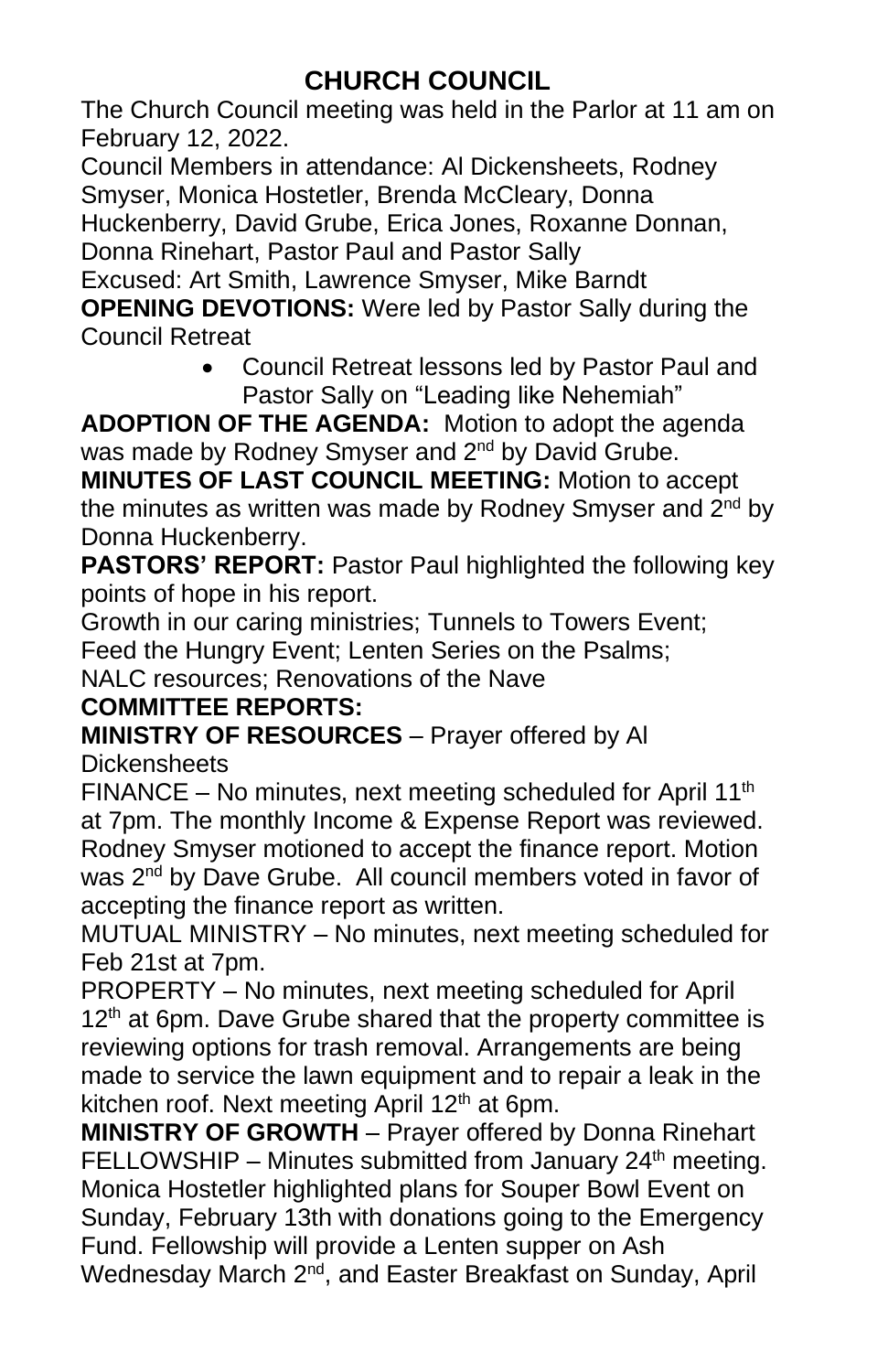17<sup>th</sup>. Next meeting is scheduled for April 4<sup>th</sup> at 7pm.

YOUTH AND FAMILY LIFE – Minutes submitted from January 10<sup>th</sup> meeting. Erica Jones and Pastor Sally shared highlights from February  $7<sup>th</sup>$  meeting. Souper Bowl of Caring is February 13<sup>th</sup> and donations will be given to Our Daily Bread.

CHRISTIAN EDUCATION – Minutes from February  $7<sup>th</sup>$  meeting reviewed by Donna Huckenberry. The church's Easter egg hunt will be held on Easter Sunday between worship services. VBS is planned for June 26<sup>th</sup>-30th. Next meeting is scheduled for March 7<sup>th</sup> at 7pm.

CYC Update – Pastor Sally presented CYC 2022-2023 Finances with projected salary and tuition.

A motion was made by Donna Rinehart to offer a 5% discount for early full payment of tuition, and a 5% discount on tuition for multiple children enrolled. Early full payment and multi student discount can be stacked. Motion 2<sup>nd</sup> by Dave Grube and all council members voted in favor of the motion.

**MINISTRY OF SERVICE** – Prayer offered by Dave Grube STEWARDSHIP – Minutes submitted from January  $24<sup>th</sup>$ meeting. Next meeting scheduled for April 25<sup>th</sup> at 7pm.

OUTREACH – Minutes submitted from January  $27<sup>th</sup>$  meeting.

Next meeting scheduled for February 22<sup>nd</sup> at 8:45am. Highlights addressed earlier by Pastor Paul during his Pastors' report.

Men of Faith – next Men's breakfast March 12<sup>th</sup>

Member to member -no request currently

SOCIAL MINISTRY - Next meeting February 15<sup>th</sup>. Donna Rinehart shared that they had two funerals and Valentine Day cards were sent to the shut ins. Luncheon for 70+ to be determined.

### **MINISTRY OF PRAISE**

WORSHIP & MUSIC – Minutes submitted from January 12<sup>th</sup> meeting. Next meeting scheduled for May  $11<sup>th</sup>$  at 7pm. Roxanne Donnan shared that we will be kneeling at the Ash Wednesday service. Average weekly in person worship attendance for January was 142.

### **OLD BUSINESS:**

### **Annual meeting agenda**

**Meal -** Potluck meal - sign up by the congregation.

Church council members will serve potluck meal and provide drinks. Set up Fellowship Hall between services

**Dedication Celebration -** Planned for September

**Nave Task Force Update -** *Our vision is to honor God by*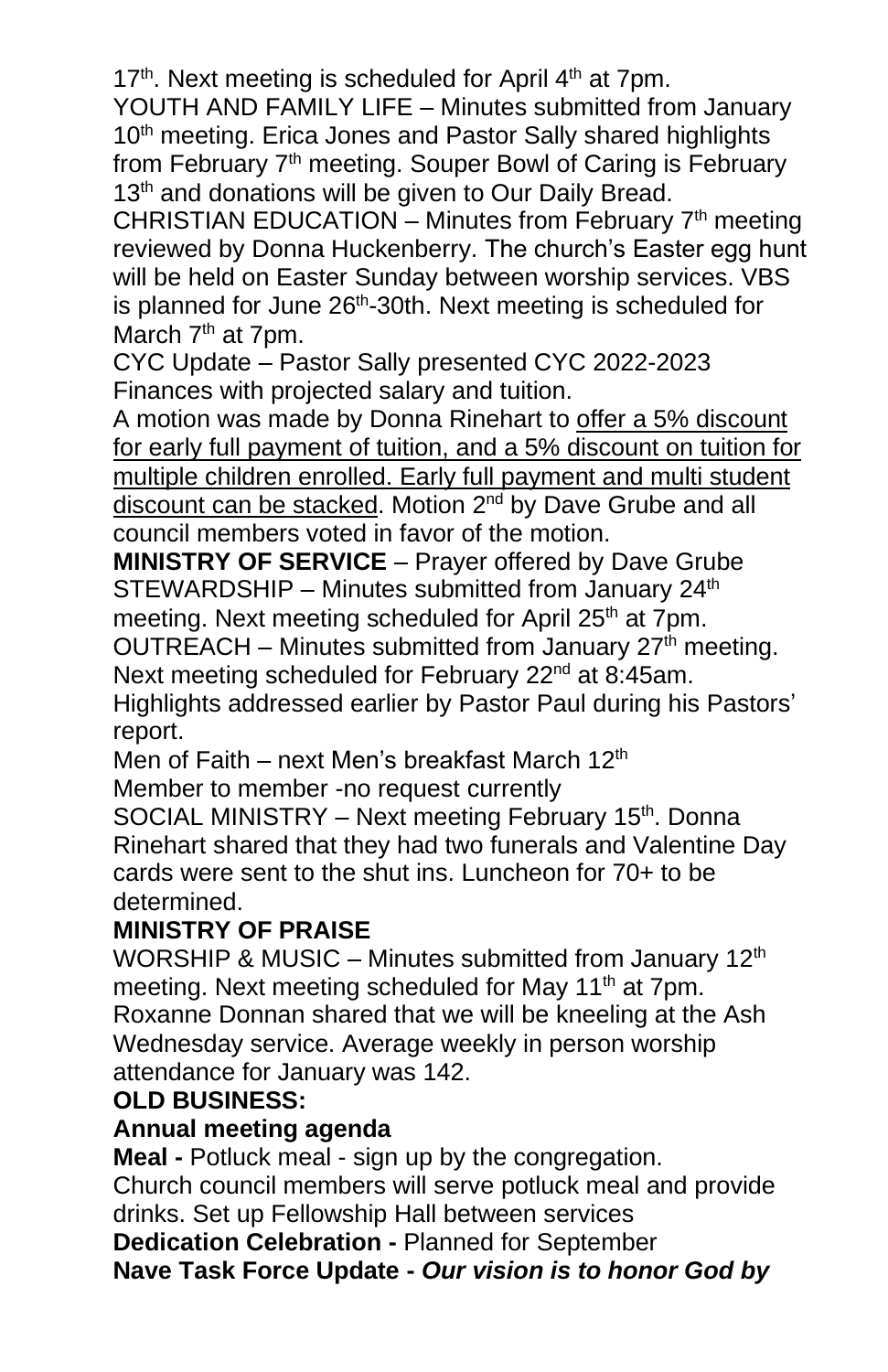### *maintaining His worship area.*

Motion made by Donna Rinehart for the council to accept the Nave Task Force recommendations while maintaining current seating configuration. Motion was 2<sup>nd</sup> by Donna Huckenberry and Church Council voted all in favor of the motion. Al Dickensheets will present the motion from the Church Council at the annual meeting. Dave Grube will then present Nave Task Force plans.

**NALC –** Council is recommending that we move forward with joining NALC while maintaining our LCMC membership**.**

#### **NEW BUSINESS:**

"Sabina," film from the Voice of the Martyrs

### **REQUESTS FOR USE OF FACILITIES:**

AA (on going) and Girl Scouts (Tuesdays, January 4-May 31<sup>st</sup>) will continue to use our facilities.

Special Request

Saturday, March 5, 2022, 9am-5pm – Will Gausmann Family Party

Sunday, December 11, 2022, 1:45-5pm – Shearer Family Party (Sharon Mummert)

Sunday, December 18, 2022, 12 noon-4pm Wire Family Party (Donna Huckenberry)

Brenda McCleary made a motion to accept all 3 special requests noted above and motion was 2<sup>nd</sup> by Roxanne Donnan

### **MEMBERSHIP UPDATE:**

Deaths: Denny Shue, January 18, 2022

Funerals: Denny Shue, January 25, 2022

Removal from roles:

Transfer from Saint Paul:

Transfer in: Rick Meckley, Rev. Edward Keefer and Mrs. Donna Keefer on January 16, 2022

Baptisms: Isaac Robert Saylor on January 30, 2022

Weddings: Lena Baker and Matthew Bajkowski, April 9, 2022 **CALENDAR UPDATES:**

February 14-18, 2022, Pastors' Continuing Education Next Church Council meeting is March 8<sup>th</sup> at 7pm.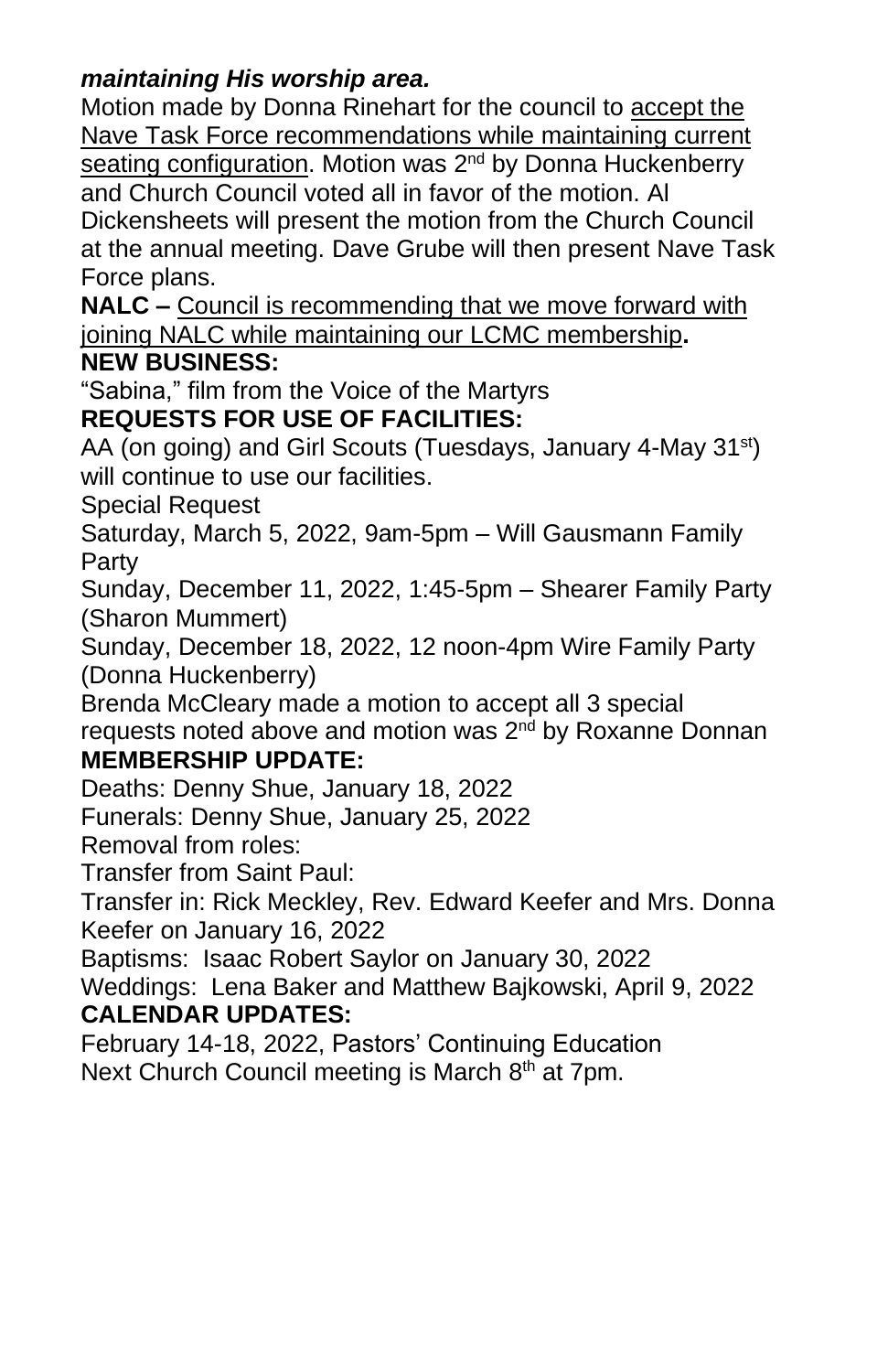

# **MOTHER'S DAY GERANIUM SALE**

Sponsored by the Auxiliary of SpiriTrust Lutheran, York Center. **\$4.00 per plant** (Red, Salmon & White colors available.) **Order deadline is April 6 th .** Order forms are located on the table in the library area. Make checks

payable to "St. Paul Lutheran Church." Please place your order form with payment in the basket in the library area. Contact person is Sue Dickensheets (717-586-7278). Geraniums can be picked up *after* both church services on Sunday, May 8<sup>th</sup>. **Please do not remove plants before services.**



Dear Friends, I would like to express my gratitude for your gift to Samaritan's Purse. We truly appreciate your generous investment in what God is doing through this ministry. Again, thank you, and God Bless. Franklin Graham

Dear St. Paul Family – Thank you so much for my care package for school. It definitely was a welcome surprise. I appreciate all of the love and support that you have shown me. Sincerely, Wyatt Hax

To our wonderful church family -Thank you for the congratulatory wishes on the birth of our blessing, Callahan. We truly appreciate your support and prayers! Also, we are extremely thankful for the delicious meals from Pastor Sally & Pastor Paul, Joyce & Jack Hall, Sue & Alan Dickensheets, Jill Jones & family, Connie & Ed Dunklebarger, and Sandy & Marty Albright. Thank you so very much! The Metzger Family



**The young people of the congregation** are enacting the events of Holy Week at the Palm Sunday Faith Builders hour. Young people are rehearsing on April 3. We invite the whole congregation to come to Fellowship Hall at 9:40 on April 10. Fellowship/Coffee Hour will follow the program at approximately 10:00 that day.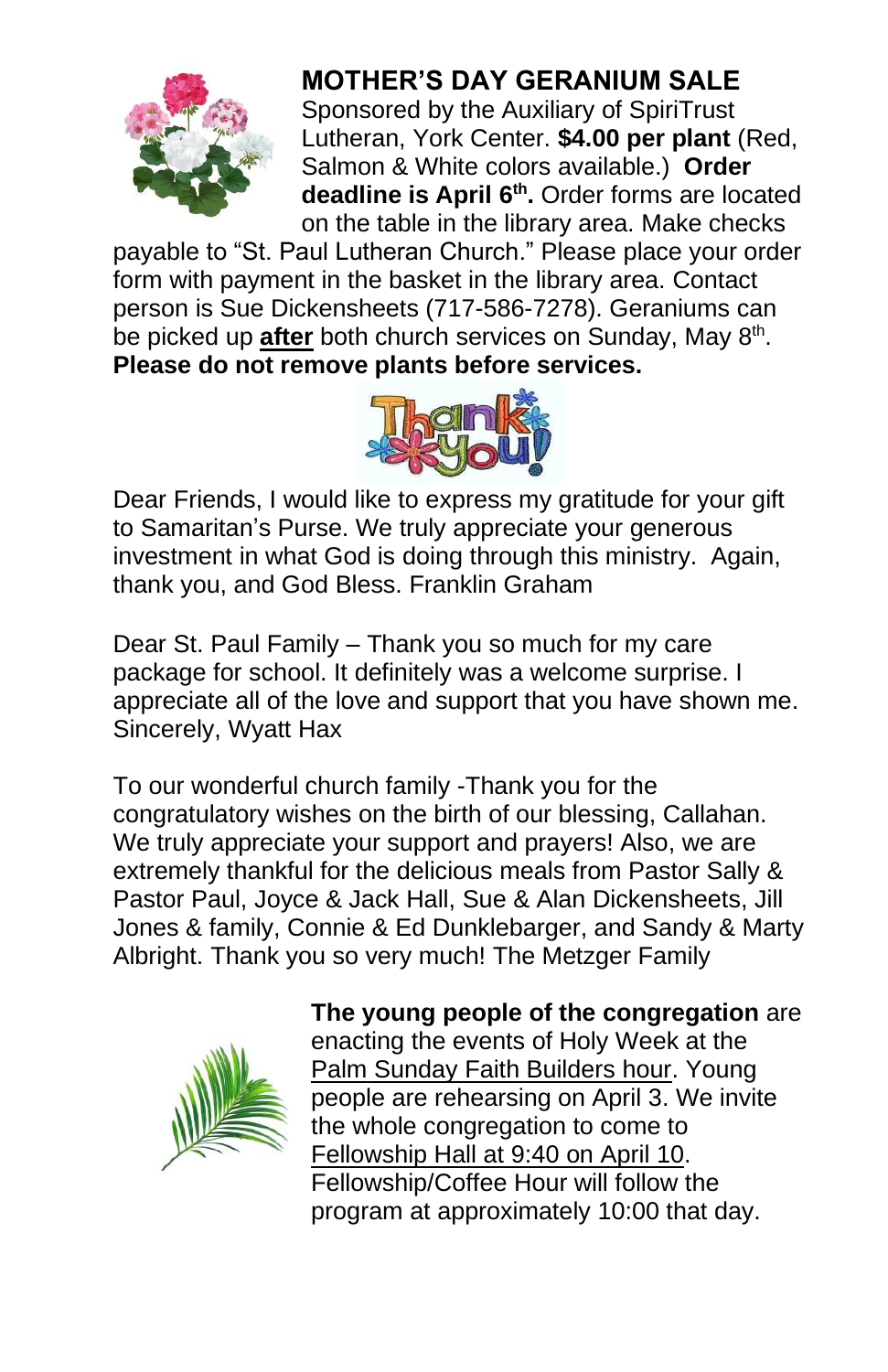

 **WORSHIP IN APRIL**

**April 3 Fifth Sunday in Lent**  First Lesson: Isaiah 43:16-21 Second Lesson: Philippians 3: (4b-7) 8-14 Gospel: Luke 20:9-20

- **April 10 Palm Sunday** First Lesson: Deuteronomy 32:36-39 Second Lesson: Philippians 2:5-11 Gospel: Luke 22:1-23:56
- **April 14 Maundy Thursday**  First Lesson: Jeremiah 31:31-34 Second Lesson: Hebrews 10:15-25 Gospel: Luke 22:7-20
- **April 15 Good Friday**  First Lesson: Isaiah 52:13-53:12 Second Lesson: Hebrews 4:14-16; 5:7-9 Gospel: John 18:1-19:42
- **April 17 Resurrection of Our Lord – Easter Day** First Lesson: Isaiah 65:17-25 Second Lesson: 1 Corinthians 15:19-26 Gospel: Luke 24:1-12
- **April 24 Second Sunday of Easter** First Lesson: Acts 5:12-20 (21-32) Second Lesson: Revelation 1:4-18 Gospel: John 20:19-31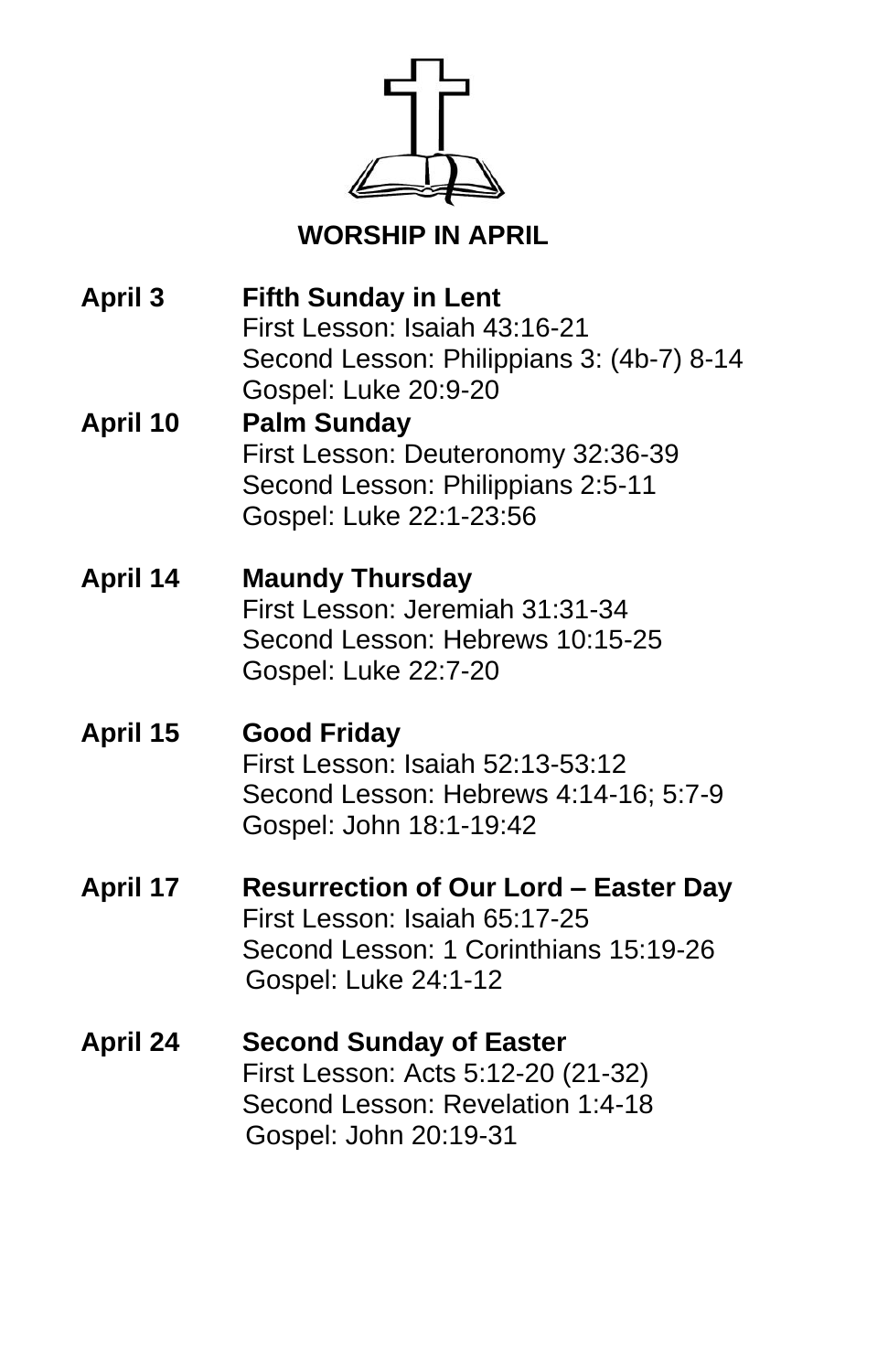# **SPONSORSHIPS**

# **ALTAR FLOWERS (\$40/wk)**

- **April 3** Gary & Dot Mann / Pat Eisenhart **April 10** Fred & Monica Hostetler / OPEN **BASKET:** Will & Alyssa Gausmann **April 17** Duane & Libby Hax / Naylor Family
- **April 24** Marty & Sandy Albright / OPEN

# **BULLETIN (\$20/wk.)**

- **April 3**
- **April 10** Robin Bergey & Family
- **April 17** Ira Keech
- **April 24** Keith & Robin Bergey

### **BREAD & WINE (\$10/wk.)**

- **April 3** Dave & Peg Shaffer
- **April 10** John & Esther Jacobs
- **April 17** Mary & Richard Keller
- **April 24** John & Esther Jacobs

# **MAILING MINISTRY (\$10/wk.)**

- **April 3** Carl & Sandy Bender
- **April 10** Charles Smyser
- **April 17** Charlotte Hoffman & Family
- **April 24** Richard & Mary Keller

### **PARISH MESSENGER**

Marty & Sandy Albright & Family

# **SANCTUARY LAMP**

Richard & Mary Keller

# **NEWSLETTER DEADLINE**



Articles for the May newsletter need to be in the church office by April **15 th .**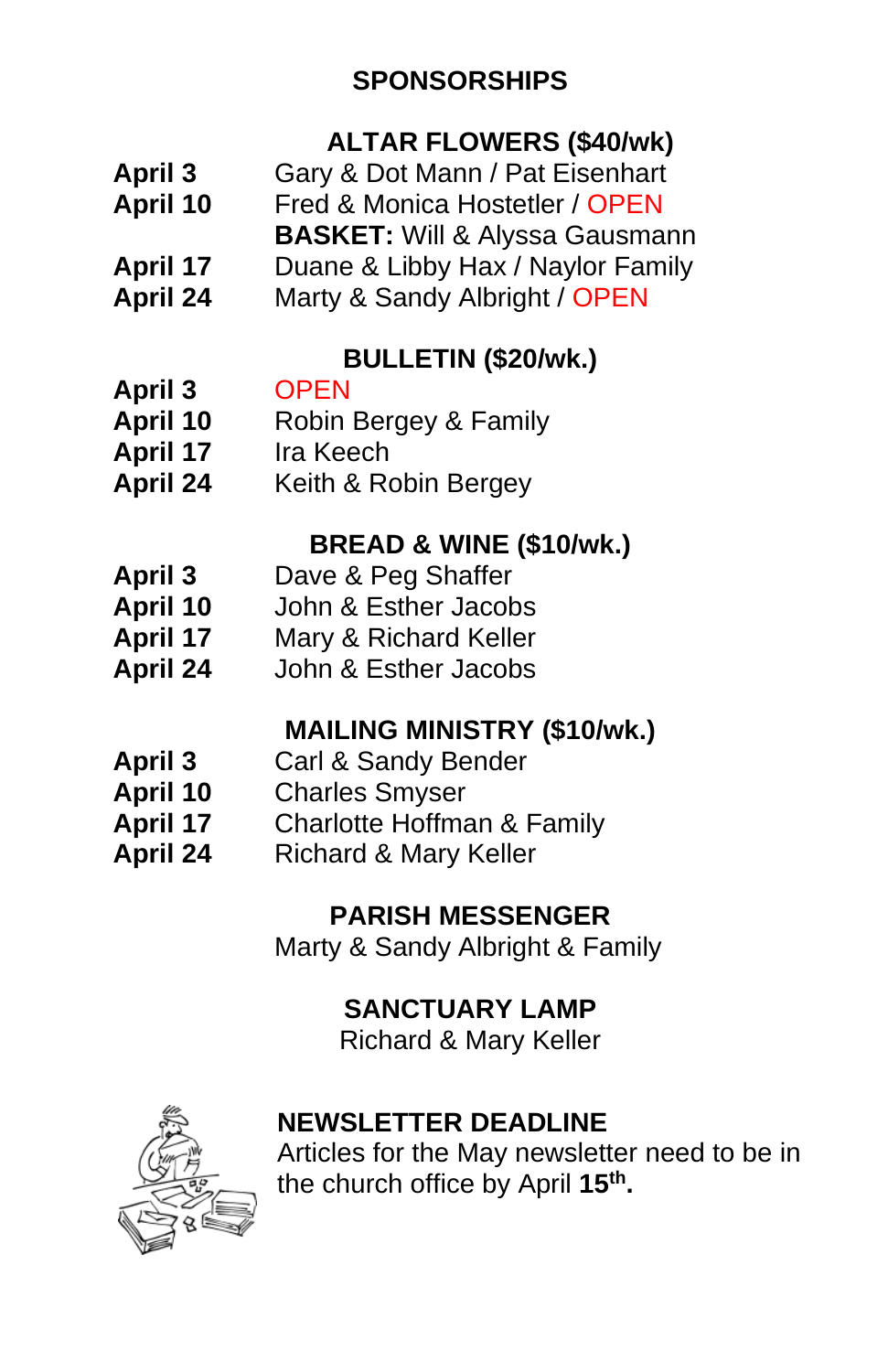# **† CHRISTIAN EDUCATION (Faith Learning 9:40 on Sunday Morning)**

There is something for every age and interest!

*"If any of you is lacking in wisdom, ask God, who gives to all generously and ungrudgingly, and it will be given to you." James 1:5*

### **For Adults:**

**Ordinary Faith –** This class meets in room 13/14 behind the stage in Fellowship Hall. We are just ordinary people who share a common faith in Jesus. We use God's Word to guide us on our life's path of faith. We have begun a series of studying interesting yet ordinary people in the Bible. These ordinary people let God's light shine through them as others then have witnessed the light of their extraordinary faith. Our first study continues to be Esther, who became Queen of Persia. God calls us all as well to be a light that shines for others to see. Come and check it out. All are welcome to join us each Sunday morning!

**Lutheran Theology Bible Study**–This Class meets in the conference room next to the mailboxes. Explore what it means to be Lutheran through the Lutheran 101 book.

**Concordia study works through various books of the Bible**

**–** This class meets in the quilters room, located behind the elevator, and is working through Romans and then on to Ephesians.

**Four in Forty**- Pastor Paul's class meets in the parlor. They are looking at scripture, church history, contemporary Christian engagement, and challenges in the world.

### **For the Young People**:

**Grades 8-10** are meeting with Pastor Sally in the Small Conference room for their modified Confirmation program.

**Grades 6-7** are meeting in Room 2 for their Bible Survey class.

**Ages 3-grade 5** are participating in age-appropriate small group rotations. Each Sunday they get to go to the story room, the craft room, and the PKM room.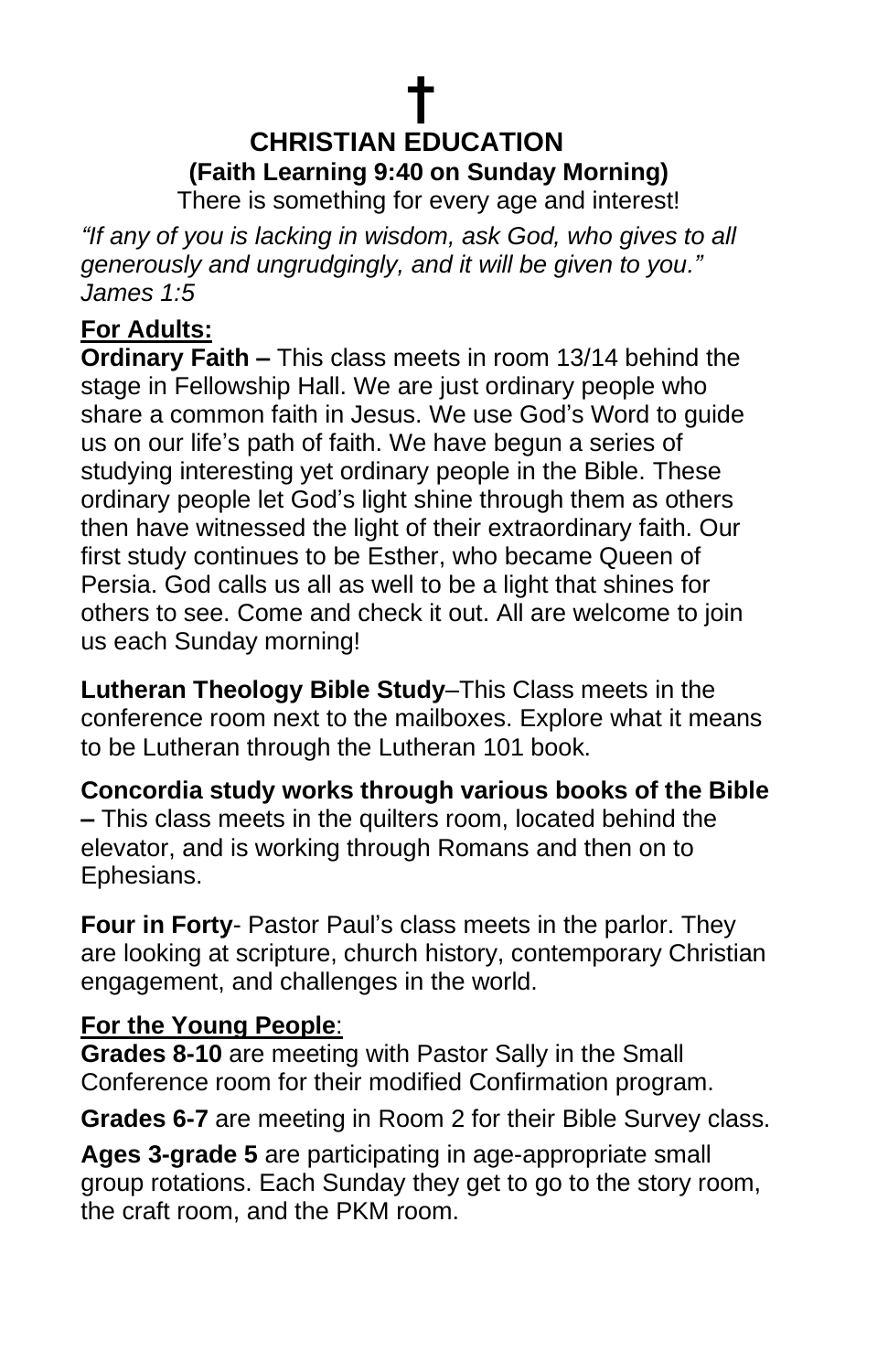

# **PRAYERS FOR MISSIONARIES**

Please pray for the safety and wellbeing of Andy Stump in Haiti, and Luke and Ruth in the Philippians as they continue to share God's word.



### **BOOK CLUB**

Join us on Thursday, April 21, at 1:00 pm, when we will discuss a book from the Messengers Series entitled, *"Concealed,"* by Lisa Clark.

### **WOMEN OF THE WORD**

Women of the Word will be meeting on Wednesday, April 20, at 1:00 pm. We are continuing our Bible Study on *"Adventurous Prayer".* Brenda Shorts will be leading this month's study titled *"Praying Out Loud".* We invite the women of our congregation to join us for Bible study and fellowship.

### **PERSONAL CARE KITS NEEDED**

Women of the Word is collecting supplies to complete Personal Care Kits for Lutheran World Relief. The items that are needed are: Light-weight bath-size towels between 20"x40" and 52"x27" (dark color recommended); bath size bars of soap (4-5 oz. preferred); sturdy comb; and metal nail clippers (attached file optional). Please give new items only. Please do not donate any items decorated with any religious symbols, messages, U.S. flag, patriotic or military symbols, or references to the armed forces, including camouflage. Place the items on the table at the main entrance to the church. Please contact Barb Sloat if you have any questions. Thank you for your help with this project!

### **LUTHERAN WORLD RELIEF – UKRAINE CRISIS**

Monetary gifts will be collected through April 17<sup>th</sup>, Easter Sunday. You may make your check payable to "St. Paul Lutheran Church" and write "LWR Ukraine" in the memo. Thank you!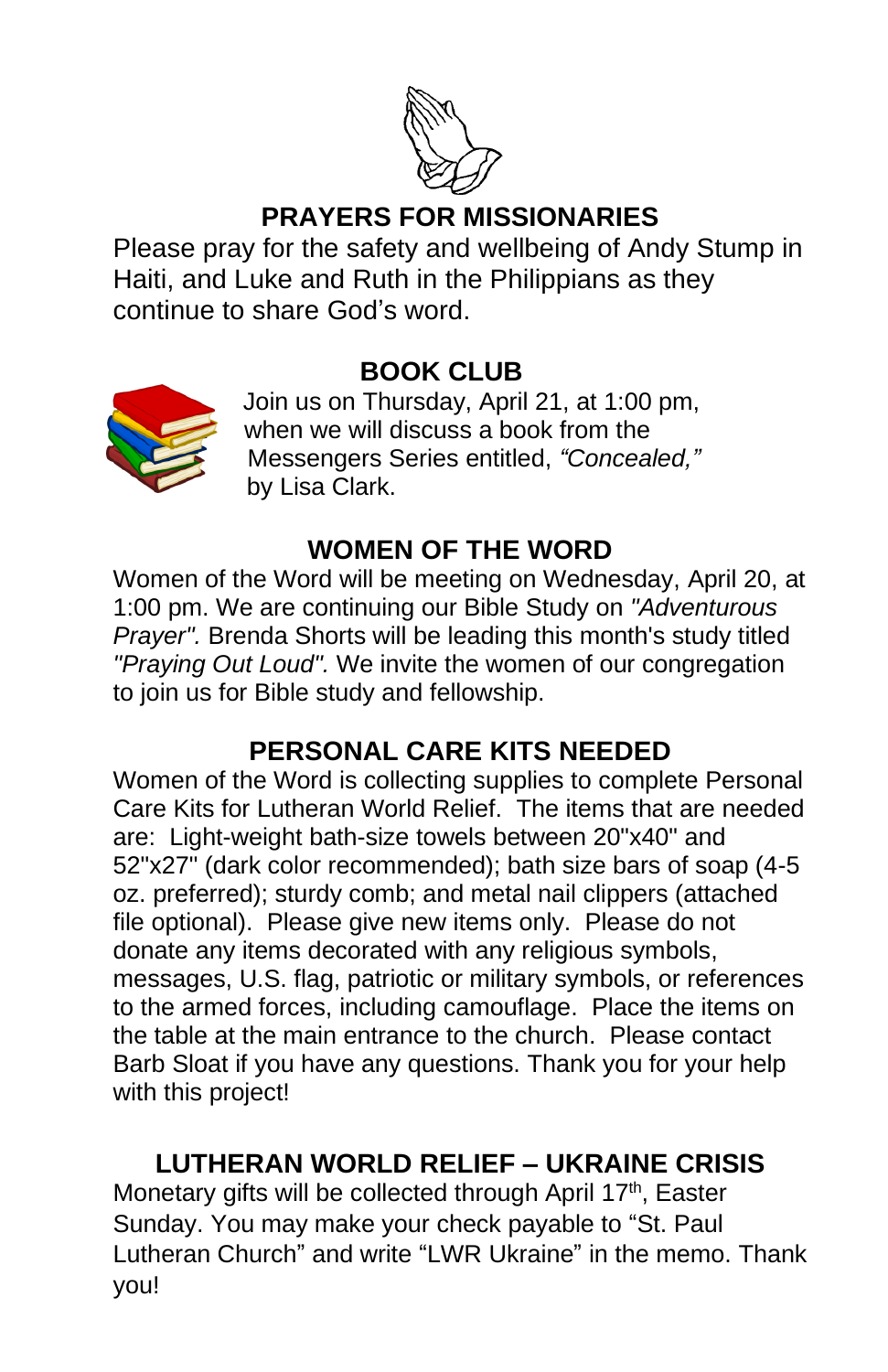# **MEN OF FAITH**

Men of Faith will meet on Sat., April 2, at 8:00 am, and breakfast will be provided. In April, we will be hearing the story of one of the most famous and well-known components of the US Army, the 28<sup>th</sup> Infantry Division of the Pennsylvania National Guard. Focusing on their role in defeating Germany in World War 2, we will see why this unit has been such an important part of our military throughout the centuries. We will also be exploring finances in a time of inflation.



**CENTER FOR YOUNG CHILDREN**

CYC is now accepting applications for the 2022-2023 school year for both the 3 and 4-year-old classes.

Children need to be either 3 or 4 by September 1<sup>st</sup>. Registration can be done through saintpaultrinity.org, the CYC webpage, cycpreschool.com, or by calling the church office and requesting a registration form. The registration fee, first month's tuition and forms are due at the time of enrollment to ensure your child's placement.

The 3-year old's meet three days a week from 9:00 am-12:00 noon, and the 4-year old's meet five days a week from 9:00 am-2:00 pm. Tuition for the 3's is \$135/month, and for the 4's it is \$310/month - both with a nonrefundable registration fee of \$25 before May 1<sup>st</sup> and \$50 after May 1<sup>st</sup>.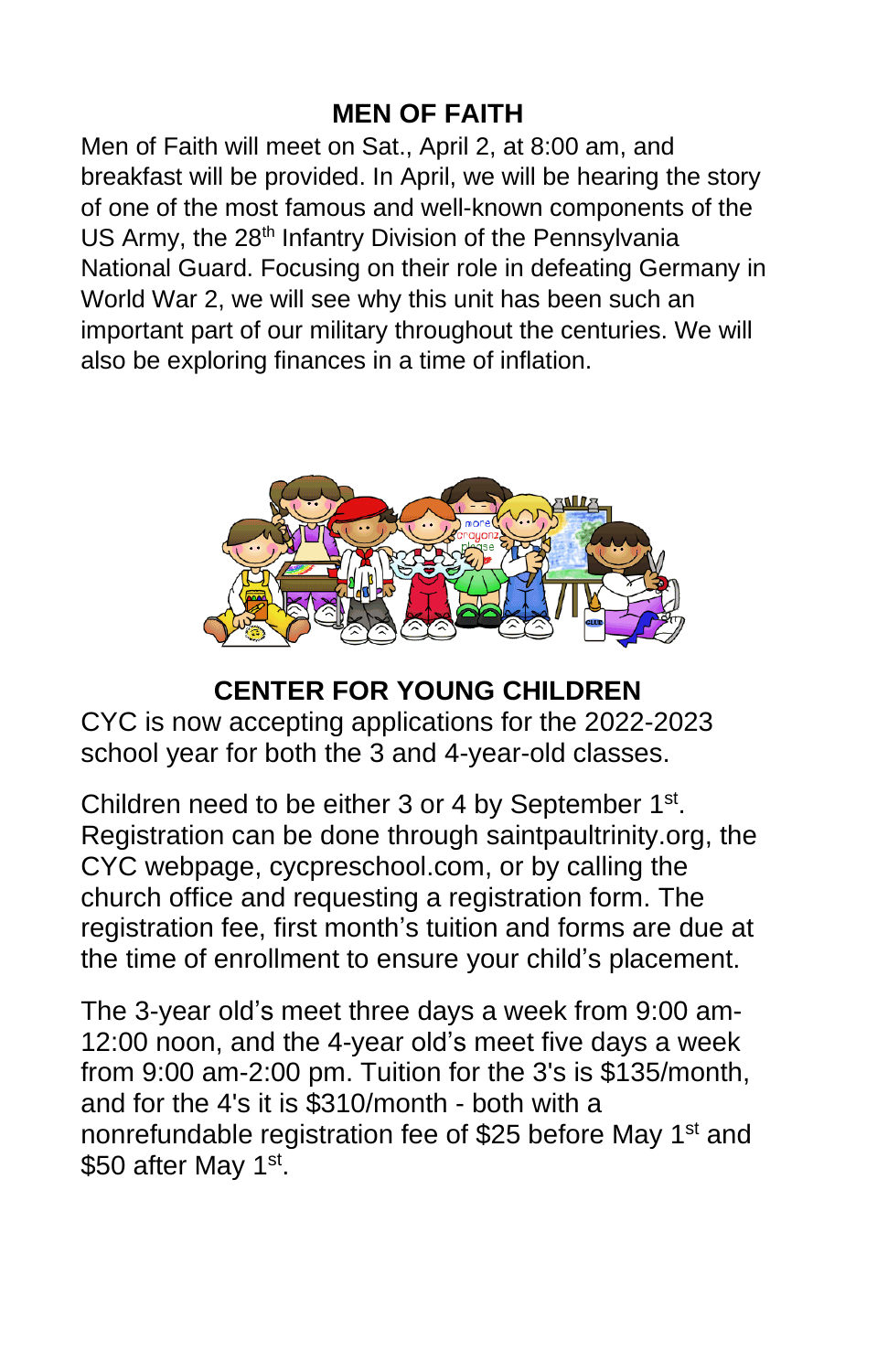

 **OUR DAILY BREAD** Our dessert for April is **rice krispie squares, 12/pan** – we need 30 pans by 9:00am on Friday, April 15th. **We are asking that you please individually wrap all Our Daily Bread** 

**snacks please.** If you can contribute some, please contact the church office. Thank you!



### **HARVEST OF HOPE**

Harvest of Hope Food Pantry is in need of the items listed below. You may place your donations on the table located near the church office. Monetary donations are always gratefully appreciated. Thank you!

**BASIC NEEDS:** Canned Vegetables**,** Canned Corn**,** Canned Chicken Noodle or Chicken Rice Soups**,** Canned Tomato Soup**,**  Canned Vegetable Soup**,** Canned Pork and Beans**,** Canned Beef Stew, Boxed Macaroni and Cheese, Canned Pasta**,**  Canned Pasta Sauce**,** Dry Spaghetti**,** Dry Macaroni, Egg Noodles**,** Boxed Potatoes**,** Boxed Rice**,** Canned Fruit**,** Canned Tuna, Chicken, or Salmon**,** Peanut Butter**,** Canned Diced Tomatoes**,** Boxed Cereal**,** Canned Kidney or Vegetarian Beans

**SUMMER NEEDS:** Pop Tarts, Canned Chicken Noodle Soup, Canned Tomato Soup, Canned Tuna, Peanut Butter, Pasta Cups, Applesauce and Fruit Cups, Pudding and Jello Cups, Granola Bars, Juice Boxes

# **NAVE RENOVATION PROJECT**

**Nave renovation project pledges and monies are being collected now.** Please pick up a form in the library area or indicate on your offering envelope by writing "Nave Renovations." Thank you!